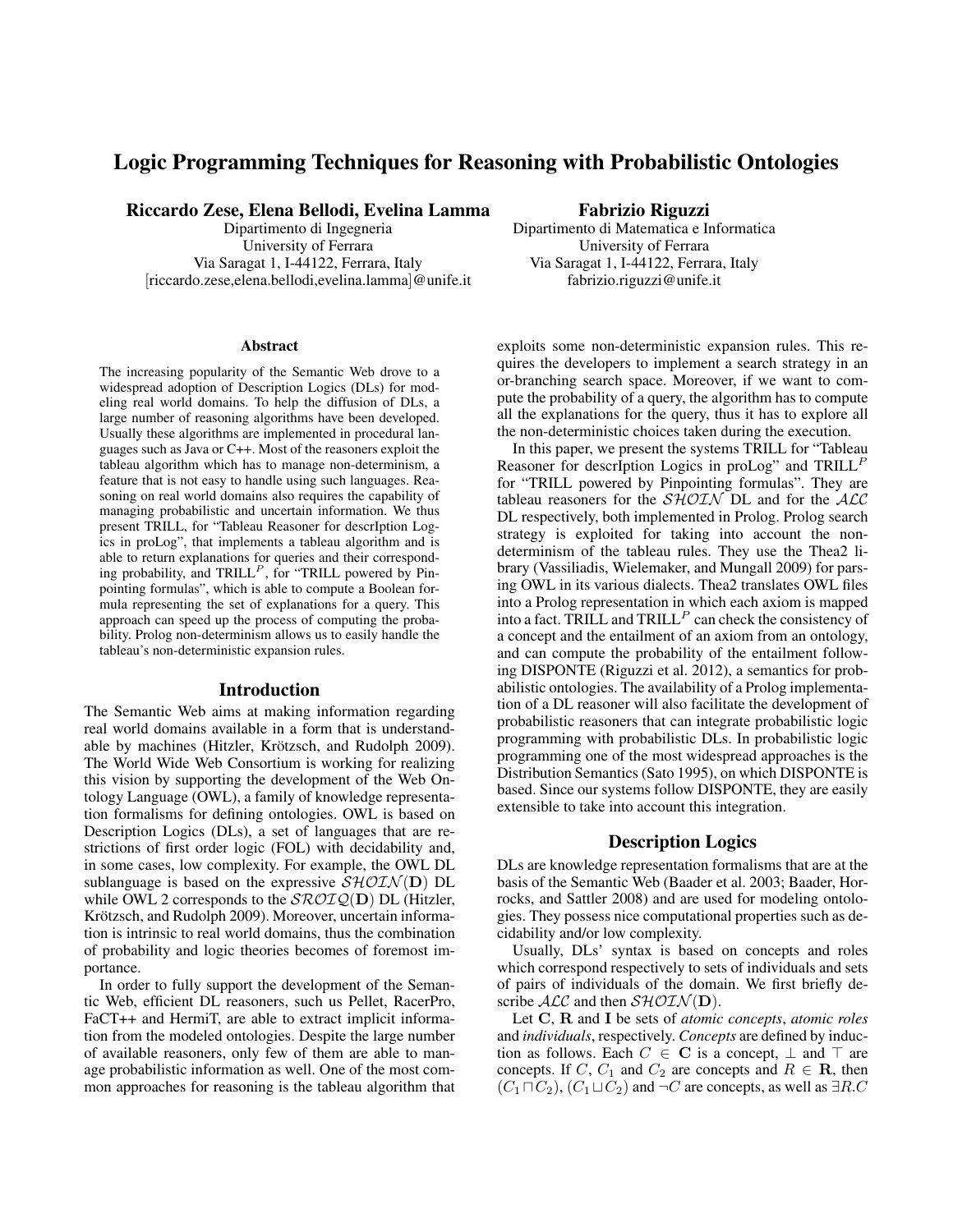and ∀R.C. A *TBox* T is a finite set of *concept inclusion axioms*  $C \sqsubseteq D$ , where C and D are concepts. We use  $C \equiv D$ to abbreviate the conjunction of  $C \subseteq D$  and  $D \subseteq C$ . An *ABox* A is a finite set of *concept membership axioms* a : C, *role membership axioms*  $(a, b) : R$ , *equality axioms*  $a = b$ and *inequality axioms*  $a \neq b$ , where  $C \in \mathbb{C}$ ,  $R \in \mathbb{R}$  and  $a, b \in I$ . A *knowledge base* (KB)  $K = (\mathcal{T}, \mathcal{A})$  consists of a TBox  $\mathcal T$  and an ABox  $\mathcal A$  and is usually assigned a semantics in terms of interpretations  $\mathcal{I} = (\Delta^{\tilde{\mathcal{I}}}, \cdot^{\mathcal{I}})$ , where  $\Delta^{\mathcal{I}}$  is a non-empty *domain* and  $\cdot^{\mathcal{I}}$  is the *interpretation function* that assigns an element in  $\Delta^{\mathcal{I}}$  to each  $a \in I$ , a subset of  $\Delta^{\mathcal{I}}$  to each  $C \in \mathbf{A}$  and a subset of  $\Delta^{\mathcal{I}} \times \Delta^{\mathcal{I}}$  to each  $R \in \mathbf{R}$ .

The mapping  $\cdot^{\mathcal{I}}$  is extended to all concepts (where  $R^{\mathcal{I}}(x) = \{y | (x, y) \in R^{\mathcal{I}}\}\)$  as:

$$
\begin{array}{rcl}\n\top^{\mathcal{I}} & = & \Delta^{\mathcal{I}} \\
\bot^{\mathcal{I}} & = & \emptyset \\
(C_1 \sqcap C_2)^{\mathcal{I}} & = & C_1^{\mathcal{I}} \cap C_2^{\mathcal{I}} \\
(C_1 \sqcup C_2)^{\mathcal{I}} & = & C_1^{\mathcal{I}} \cup C_2^{\mathcal{I}} \\
(\neg C)^{\mathcal{I}} & = & \Delta^{\mathcal{I}} \setminus C^{\mathcal{I}} \\
(\forall R.C)^{\mathcal{I}} & = & \{x \in \Delta^{\mathcal{I}} | R^{\mathcal{I}}(x) \subseteq C^{\mathcal{I}} \} \\
(\exists R.C)^{\mathcal{I}} & = & \{x \in \Delta^{\mathcal{I}} | R^{\mathcal{I}}(x) \cap C^{\mathcal{I}} \neq \emptyset \}\n\end{array}
$$

In the following we describe  $\mathcal{SHOLN}(\mathbf{D})$  showing what it adds to  $ALC$ . A *role* is either an atomic role  $R \in \mathbf{R}$  or the inverse  $R^-$  of an atomic role  $R \in \mathbb{R}$ . We use  $\mathbb{R}^-$  to denote the set of all inverses of roles in R. An *RBox* R consists of a finite set of *transitivity axioms*  $Trans(R)$ , where  $R \in \mathbf{R}$ , and *role inclusion axioms*  $R \subseteq S$ , where  $R, S \in \mathbf{R} \cup \mathbf{R}^{-}$ .

If  $a \in I$ , then  $\{a\}$  is a concept called *nominal*, and if C,  $C_1$  and  $C_2$  are concepts and  $R \in \mathbf{R} \cup \mathbf{R}^-$ , then  $\geq nR$  and  $\leq$  $nR$  for an integer  $n \geq 0$  are also concepts. A  $\mathcal{SHOLN}(\mathbf{D})$ KB  $\mathcal{K} = (\mathcal{T}, \mathcal{R}, \mathcal{A})$  consists of a TBox  $\mathcal{T}$ , an RBox  $\mathcal{R}$  and an ABox A.

The mapping  $\cdot^{\mathcal{I}}$  is extended to all new concepts (where  $#X$  denotes the cardinality of the set X) as:

$$
(R^{-})^{\mathcal{I}} = \{(y, x) | (x, y) \in R^{\mathcal{I}}\} \n\{a\}^{\mathcal{I}} = \{a^{\mathcal{I}}\} \n(\ge nR)^{\mathcal{I}} = \{x \in \Delta^{\mathcal{I}} | \# R^{\mathcal{I}}(x) \ge n\} \n(\le nR)^{\mathcal{I}} = \{x \in \Delta^{\mathcal{I}} | \# R^{\mathcal{I}}(x) \le n\}
$$

 $\mathcal{SHOLN}(\mathbf{D})$  allows for the definition of datatype roles, i.e., roles that map an individual to an element of a datatype such as integers, floats, etc. Then new concept definitions involving datatype roles are added that mirror those involving roles introduced above. We also assume that we have predicates over the datatypes.

 $\mathcal{SHOLN}(\mathbf{D})$  is decidable iff there are no number restrictions on roles which are transitive or have transitive subroles.

A query Q over a KB  $K$  is usually an axiom for which we want to test the entailment from the KB, written  $\mathcal{K} \models Q$ . The entailment test may be reduced to checking the unsatisfiability of a concept in the knowledge base, i.e., the emptiness of the concept. For example, the entailment of the axiom  $C \sqsubseteq D$  may be tested by checking the unsatisfiability of the concept  $C \sqcap \neg D$  while the entailment of the axiom  $a : C$ may be tested by checking the unsatisfiability of  $a : \neg C$ .

Example 1 *The following KB is inspired by the ontology* people+pets *(Patel-Schneider, Horrocks, and Bechhofer 2003):*

> $\exists has Animal.Pet \sqsubseteq NatureLower$  $fluffy : Cat$ tom : Cat  $Cat \sqsubseteq Pet$  $(key) : hasAnimal$  $(keyin, tom): hasAnimal$

*It states that individuals that own an animal which is a pet are nature lovers and that* kevin *owns the animals* fluffy *and* tom*, which are cats. Moreover, cats are pets. The KB entails the query*  $Q = \text{kevin}: \text{NatureLower}.$ 

#### Querying KBs: The Tableau Algorithm

In order to answer queries to DL KBs, a *tableau algorithm* can be used. A *tableau* is an ABox represented as a graph  $G$  where each node corresponds to an individual  $\alpha$  and is labeled with the set of concepts  $\mathcal{L}(a)$  to which a belongs. Each edge  $\langle a, b \rangle$  in the graph is labeled with the set of roles  $\mathcal{L}(\langle a, b \rangle)$  to which the couple  $(a, b)$  belongs. A *tableau algorithm* proves an axiom by refutation, starting from a tableau that contains the negation of the axiom. For example, the axiom  $C \sqsubseteq D$  can be proved by showing that  $C \sqcap \neg D$  is empty, while, if the query is a class assertion,  $C(a)$ , we add  $\neg C$  to the label of  $a$ . For testing the inconsistency of a concept  $C$ we have to test the emptiness of  $C$  by adding a new anonymous node  $\alpha$  to the tableau whose label contains  $C$ . Then, the *tableau algorithm* repeatedly applies a set of consistency preserving *tableau expansion rules* until a clash (i.e., a contradiction, for example, a concept  $C$  and a node  $\alpha$  where  $C$ and  $\neg C$  are present in the label of a) is detected or a clashfree graph is found to which no more rules are applicable. If no clashes are found, the tableau represents a model for the negation of the query, which is thus not entailed.

Each expansion rule updates as well a *tracing function*  $\tau$ , which associates labels of nodes and edges with a subset of the axioms of the KB.  $\tau$  is initialized as the empty set for all the elements of its domain except for  $\tau(C, a)$  and  $\tau(R,\langle a,b\rangle)$  to which the values  $\{a : C\}$  and  $\{(a, b) : R\}$  are assigned if  $a : C$  and  $(a, b) : R$  are in the ABox respectively. The tableau expansion rules for  $\mathcal{SHOLN}(\mathbf{D})$  are shown in Figure 1, where the rules for the  $ALC$  DL are marked by (∗).

For ensuring the termination of the algorithm, a special condition known as *blocking* (Kalyanpur 2006) is used. In a tableau a node x can be a *nominal* node if its label  $\mathcal{L}(x)$ contains a *nominal* or a *blockable* node. If there is an edge  $e = \langle x, y \rangle$  then y is a *successor* of x and x is a *predecessor* of y. *Ancestor* is the transitive closure of predecessor while *descendant* is the transitive closure of successor. A node y is called an *R-neighbour* of a node  $x$  if  $y$  is a successor of  $x$ and  $R \in \mathcal{L}(\langle x, y \rangle)$ , where  $R \in \mathbf{R}$ .

An R-neighbour  $y$  of  $x$  is *safe* if (i)  $x$  is blockable or if (ii)  $x$  is a nominal node and  $y$  is not blocked. Finally, a node x is *blocked* if it has ancestors  $x_0$ , y and  $y_0$  such that all the following conditions are true: (1) x is a successor of  $x_0$  and y is a successor of  $y_0$ , (2) y, x and all nodes on the path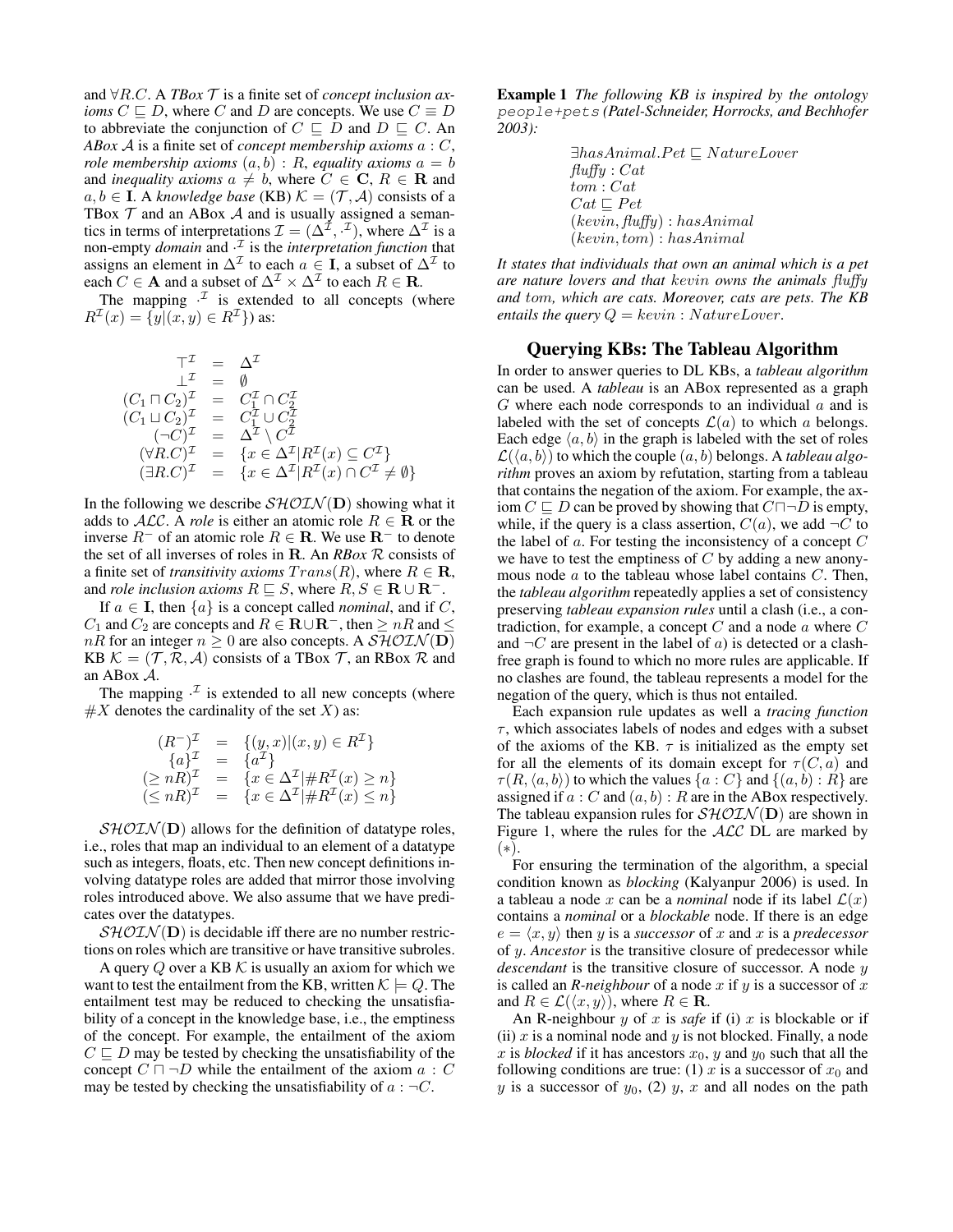from y to x are blockable, (3)  $\mathcal{L}(x) = \mathcal{L}(y)$  and  $\mathcal{L}(x_0) =$  $\mathcal{L}(y_0)$ , (4)  $\mathcal{L}(\langle x_0, x \rangle) = \mathcal{L}(\langle y_0, y \rangle)$ . In this case, we say that y *blocks* x. A node is blocked also if it is blockable and all its predecessors are blocked; if the predecessor of a safe node  $x$  is blocked, then we say that  $x$  is indirectly blocked.

#### Finding Explanations

The problem of finding explanations for a query has been investigated by various authors (Schlobach and Cornet 2003; Kalyanpur 2006; Halaschek-Wiener, Kalyanpur, and Parsia 2006; Kalyanpur et al. 2007). It was called *axiom pinpointing* in (Schlobach and Cornet 2003) and considered as a nonstandard reasoning service useful for tracing derivations and debugging ontologies. In particular, *minimal axiom sets* or *MinAs* for short, also called *explanations*, are introduced in (Schlobach and Cornet 2003).

Definition 1 (MinA) *Let* K *be a knowledge base and* Q *an axiom that follows from it, i.e.,*  $K \models Q$ *. We call a set*  $M \subseteq K$ *a* minimal axiom set *or* MinA *for* Q *in*  $K$  *if*  $M \models Q$  *and it is minimal w.r.t. set inclusion.*

The problem of enumerating all MinAs is called MIN-A-ENUM in (Schlobach and Cornet 2003). ALL-MINAS( $Q, K$ ) is the set of all MinAs for query  $Q$  in the knowledge base  $K$ .

The tableau algorithm returns a single MinA using the tracing function. To solve MIN-A-ENUM, reasoners written in imperative languages, like Pellet (Sirin et al. 2007), have to implement a search strategy in order to explore the entire search space of the possible explanations. In particular, Pellet, that is written entirely in Java, uses Reiter's *hitting set algorithm* (Reiter 1987). The algorithm, described in detail in (Kalyanpur 2006), starts from a MinA  $S$  and initializes a labeled tree called *Hitting Set Tree* (HST) with S as the label of its root  $v$ . Then it selects an arbitrary axiom  $E$  in S, it removes it from  $K$ , generating a new knowledge base  $K' = K - \{E\}$ , and tests the unsatisfiability of C w.r.t. K'. If  $C$  is still unsatisfiable, we obtain a new explanation. The algorithm adds a new node w and a new edge  $\langle v, w \rangle$  to the tree, then it assigns this new explanation to the label of  $w$  and the axiom  $E$  to the label of the edge. The algorithm repeats this process until the unsatisfiability test returns negative: in that case the algorithm labels the new node with  $OK$ , makes it a leaf, backtracks to a previous node, selects a different axiom to be removed from the KB and repeats these operations until the HST is fully built. The algorithm also eliminates extraneous unsatisfiability tests based on previous results: once a path leading to a node labeled  $OK$  is found, any superset of that path is guaranteed to be a path leading to a node where  $C$  is satisfiable, and thus no additional unsatisfiability test is needed for that path, as indicated by an  $X$  in the node label. When the HST is fully built, all leaves of the tree are labeled with  $OK$  or  $X$ . The distinct non leaf nodes of the tree collectively represent the set ALL-MINAS $(C, K)$ .

In (Baader and Peñaloza 2010a; 2010b) the authors consider the problem of finding a *pinpointing formula* instead of ALL-MINAS( $Q, K$ ). The pinpointing formula is a monotone Boolean formula in which each Boolean variable corresponds to an axiom of the KB. This formula is built using the variables and the conjunction and disjunction connectives. It compactly encodes the set of all MinAs. Let assume that each axiom  $E$  of a KB  $K$  is associated with a propositional variable, indicated with  $var(E)$ . The set of all propositional variables is indicated with  $var(\mathcal{K})$ . A valuation  $\nu$  of a monotone Boolean formula is the set of propositional variables that are true. For a valuation  $\nu \subseteq var(\mathcal{K}),$ let  $\mathcal{K}_{\nu} := \{t \in \mathcal{K} | var(t) \in \nu\}.$ 

Definition 2 (Pinpointing formula) *Given a query* Q *and a* KB K, a monotone Boolean formula  $\phi$  *over*  $var(K)$  *is called a* pinpointing formula *for* Q *if for every valuation*  $\nu \subseteq var(\mathcal{K})$  *it holds that*  $\mathcal{K}_{\nu} \models Q$  *iff*  $\nu$  *satisfies*  $\phi$ *.* 

In Lemma 2.4 of (Baader and Peñaloza 2010b) the authors proved that the set of all MinAs can be obtained by transforming the pinpoiting formula into DNF and removing disjuncts implying other disjuncts. The example below illustrates axiom pinpointing and the pinpointing formula.

Example 2 (Pinpointing formula) *Consider the KB of Example 1. We associate Boolean variables to axioms as follows:*

 $F_1 = \exists has Animal.Pet \sqsubseteq NatureLower$  $F_2 = (kevin, flyffy) : hasAnimal$  $F_3 = (kevin, tom) : hasAnimal$  $F_4 = \text{fluffy} : \text{Cat}$  $F_5 = tom : Cat$  $F_6 = Cat \sqsubseteq Pet.$ Let  $Q = \text{kevin}: \text{NatureLower}$  be the query, then ALL- $MINAS(Q, \mathcal{K}) = \{ \{F_2, F_4, F_6, F_1\}, \{F_3, F_5, F_6, F_1\} \},$ 

*while the pinpointing formula is*  $((F_2 \wedge F_4) \vee (F_3 \wedge F_5)) \wedge$  $F_6 \wedge F_1$ . In the following, we briefly define how a tableau algorithm

can be modified to find the pinpointing formula. For more details and formal definitions see (Baader and Peñaloza 2010b).

Given a KB  $K$ , the modified algorithm associates a label  $lab(a)$  that is a monotone Boolean formula over  $var(\mathcal{K})$  to every assertion a. For deciding whether a rule is applicable we have to control the insertability of the new assertion. Let A be a set of labeled assertions and  $\psi$  a monotone Boolean formula, the assertion a is  $\psi$ −insertable into A if either a  $\notin$ A, or  $a \in A$  but  $\psi \not\vDash lab(a)$ . Given a set B of assertions and a set A of labeled assertions, the set of  $\psi$ −insertable elements of B into A is defined as  $ins_{\psi}(B, A) := \{b \in$  $B|b$  is  $\psi$ *-insertable into A*}. For deciding the applicability of a rule we need also to give the definition of *substitution*. A substitution is a mapping  $\rho: V \to D$ , where V is a finite set of variables and  $D$  is a countably infinite set of constants that contains all the individuals in the KB and all the fresh individuals created by the application of the rules. Variables are seen as placeholder for individuals in the assertions. For example, an assertion can be  $C(x)$  or  $R(x, y)$  where C is a concept,  $R$  is a role and  $x$  and  $y$  are variables. In this case, let  $C(x)$  be an assertion with the variable x and  $\rho : x \to a$ a substitution, then  $C(x)\rho$  denotes the assertion obtained by replacing the variable with its  $\rho$ -image, i.e.  $C(a)$ . A rule is of the form  $(B_0, S) \rightarrow \{B_1, ..., B_m\}$  where  $B_i$  are finite set of assertions and  $S$  is a finite set of axioms. A rule is applicable with a substitution  $\rho$  on the variable occurring in  $B_0$  if  $S \subseteq \mathcal{K}, B_0 \rho \subseteq A$ , where A is the set of assertions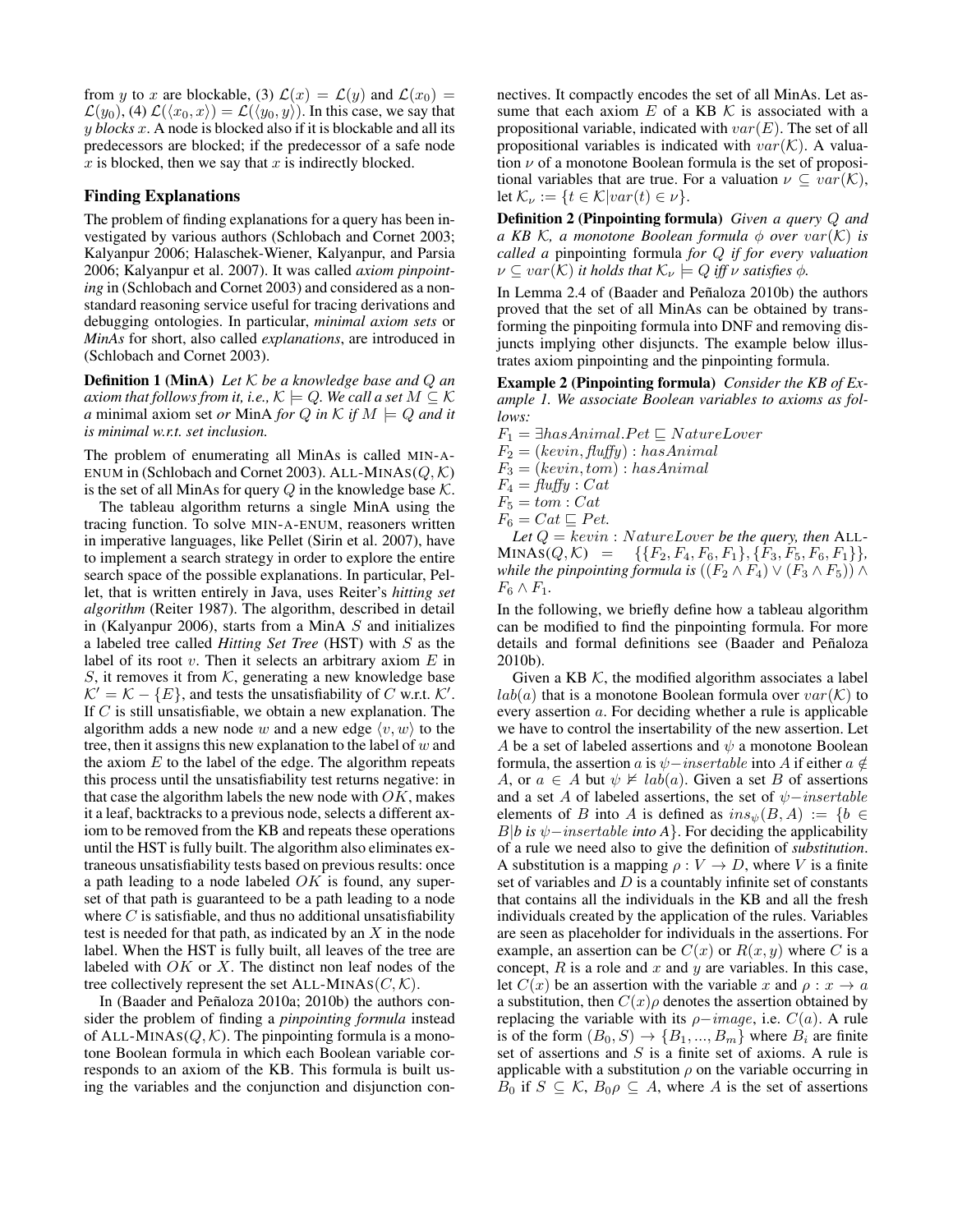```
Deterministic rules:
\rightarrow unfold (*): if A \in \mathcal{L}(a), A atomic and (A \sqsubseteq D) \in K, then
    if D \notin \mathcal{L}(a), then
         Add(D, \mathcal{L}(a))\tau(D, a) := (\tau(A, a) \cup \{A \sqsubseteq D\})\rightarrow CE (*): if (C \sqsubseteq D) \in K, with C not atomic, a not blocked, then
    if (\neg C \sqcup D) \notin \mathcal{L}(a), then
         Add((\neg C \sqcup D), a)\tau((\neg C \sqcup D), a) := \{C \sqsubseteq D\}\rightarrow \Box (∗): if (C_1 \Box C_2) \in \mathcal{L}(a), a is not indirectly blocked, then
    if \{C_1, C_2\} \not\subseteq \mathcal{L}(a), then
         Add({C_1, C_2}, a)\tau(C_i, a) := \tau((C_1 \sqcap C_2), a)\rightarrow \exists (*): if \exists S.C \in \angle(a), a is not blocked, then
    if a has no S-neighbor b with C \in \mathcal{L}(b), then
         create new node b, Add(S,\langle a,b \rangle), Add(C, b)\tau(C, b) := \tau((\exists S.C), a)\tau(S, \langle a,b \rangle) := \tau((\exists S.C), a)\rightarrow \forall (*): if \forall (S.C) \in \mathcal{L}(a), a is not indirectly blocked and there is an S-neighbor b of a, then
    if C \notin \mathcal{L}(b), then
         Add(C, b)\tau(C, b) := \tau((\forall S.C), a) \cup \tau(S, \langle a, b \rangle)\rightarrow \forall^+: if \forall (S.C) \in \mathcal{L}(a), a is not indirectly blocked
         and there is an R-neighbor b of a, Trans(R) and R \sqsubseteq S, then
    if ∀R.C \notin \mathcal{L}(b), then
         Add(\forall R.C,b)\tau((\forall R.C), b) := \tau((\forall S.C), a) \cup \tau(R, \langle a,b \rangle) \cup \{Trans(R)\} \cup \{R \sqsubseteq S\}\rightarrow \geq: if (\geq nS) \in \mathcal{L}(a), a is not blocked, then
    if there are no n safe S-neighbors b_1, ..., b_n of a with b_i \neq b_j, then
         create n new nodes b_1, ..., b_n; Add(S, \langle a, b_i \rangle); \neq (b_i, b_j)\tau(S,\langle a,b_i \rangle) := \tau((\geq nS), a)\tau(\neq(b_i, b_j)) := \tau((\geq nS), a)\rightarrow O: if, \{o\} \in \mathcal{L}(a) \cap \mathcal{L}(b) and not a \neq b, then Merge(a, b)\tau(Merge(a,b)) := \tau(\{o\},a) \cup \tau(\{o\},b)For each concept C_i in \mathcal{L}(a), \tau(Add(C_i, \mathcal{L}(b))) := \tau(Add(C_i, \mathcal{L}(a))) \cup \tau(Merge(a, b))(similarly for roles merged, and correspondingly for concepts in \mathcal{L}(b))
Non-deterministic rules:
\rightarrow \sqcup (*): if (C_1 \sqcup C_2) \in \mathcal{L}(a), a is not indirectly blocked, then
    if \{C_1, C_2\} \cap \mathcal{L}(a) = \emptyset, then
         Generate graphs G_i := G for each i \in \{1, 2\}Add(C_i, a) in G_i for each i \in \{1, 2\}\tau(C_i, a) := \tau((C_1 \sqcup C_2), a)\rightarrow \leq: if (\leq nS) \in \mathcal{L}(a), a is not indirectly blocked,
    and there are m S-neighbors b_1, ..., b_m of a with m > n, then
    For each possible pair b_i, b_j, 1 \leq i, j \leq m; i \neq j then
         Generate a graph G'\tau(Merge(\bar{b}_i, \bar{b}_j)) := \tau((\leq nS), a) \cup \tau(S, \langle a,b_1 \rangle) ... \cup \tau(S, \langle a,b_m \rangle))if b_j is a nominal node, then Merge(b_i, b_j) in G',
         else if b_i is a nominal node or ancestor of b_i, then Merge(b_i, b_i)else Merge(b_i, b_j) in G'if b_i is merged into b_j, then for each concept C_i in \mathcal{L}(b_i),
             \tau(C_i, b_i) := \tau(\check{C_i}, b_i) \cup \tau(Merge(b_i, b_i))(similarly for roles merged, and correspondingly for concepts in b_i if merged into b_i)
```
Figure 1: TRILL tableau expansion rules; the subset of rules marked by  $(*)$  is employed by TRILL<sup>P</sup>.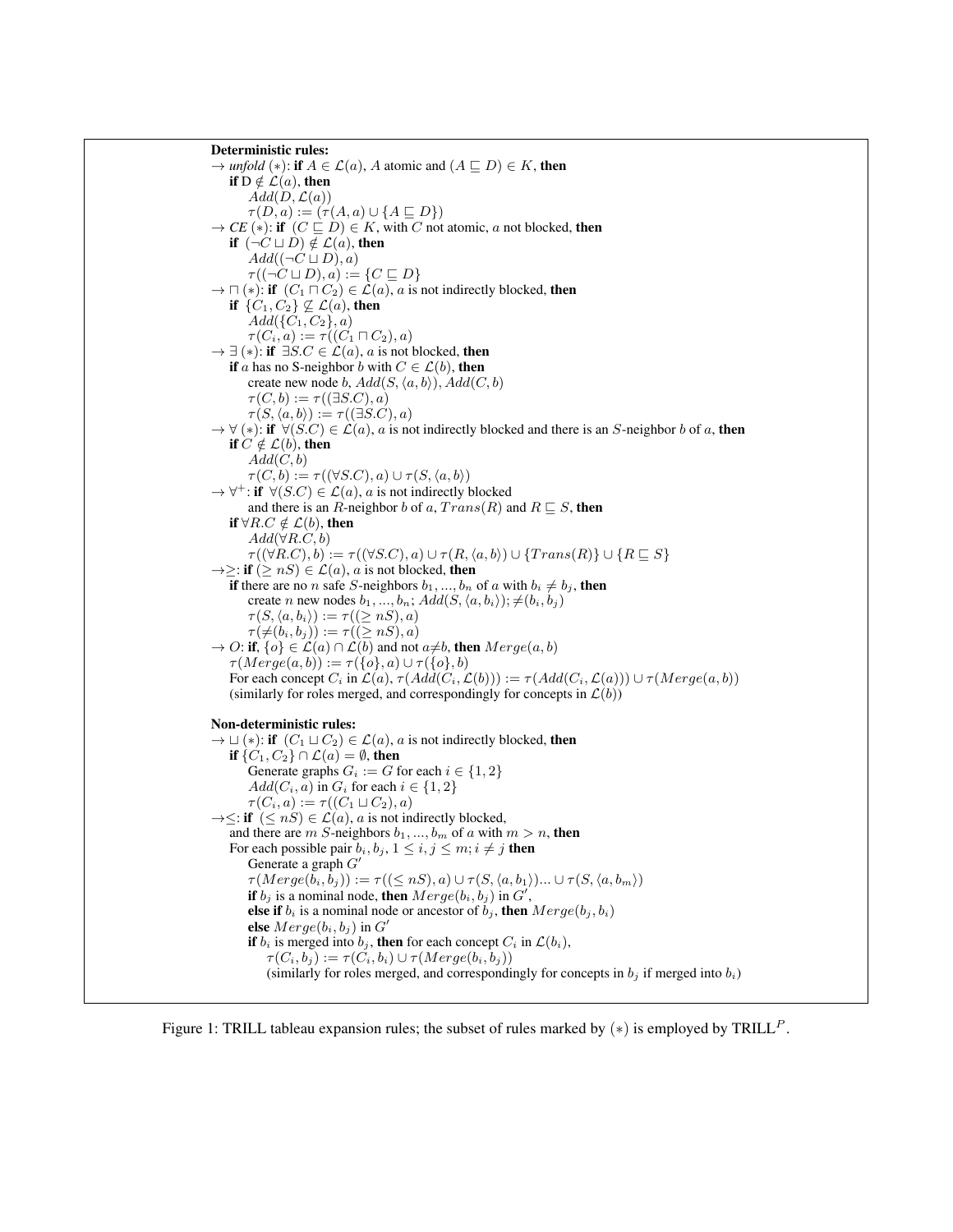contained in the ABox and found during inference, and, for every  $1 \leq i \leq m$  and every substitution  $\rho'$  on the variables occurring in  $B_0 \cup B_i$ , we have  $ins_{\psi}(B_i \rho', A) \neq \emptyset$ , where  $\psi := \bigvee_{b \in B_0} lab(b\rho) \wedge \bigvee_{s \in S} lab(s)$ . Moreover, except for the unfold rule, the node  $N$  to which the rule is applicable is not (indirectly) blocked. When the tableau is fully built, the algorithm conjoins the labels of each clash for building the final pinpointing formula.

# TRILL and  $TRILL<sup>P</sup>$

Both TRILL and  $TRILL<sup>P</sup>$  implement a tableau algorithm, the first solves MIN-A-ENUM while the second computes the pinpointing formula representing the set of MinAs. They can answer concept and role membership queries, subsumption queries and can test the unsatifiability of a concept of the KB or the inconsistency of the entire KB. TRILL and  $TRILL<sup>P</sup>$ are implemented in Prolog, so the management of the nondeterminism of the rules is delegated to the language.

We use the Thea2 library (Vassiliadis, Wielemaker, and Mungall 2009) for converting OWL DL KBs into Prolog. Thea2 performs a direct translation of the OWL axioms into Prolog facts. For example, a simple subclass axiom between two named classes  $Cat \subseteq$ Pet is written using the subClassOf/2 predicate as subClassOf('Cat', 'Pet'). For more complex axioms, Thea2 exploits the list construct of Prolog, so the axiom  $NatureLower \equiv PetOwner \sqcup GardenOwner$ becomes equivalentClasses(['NatureLover', unionOf(['PetOwner','GardenOwner'])]).

In order to represent the tableau, TRILL and  $\text{TRILL}^P$  use a pair  $Tableau = (A, T)$ , where A is a list containing information about individuals and class assertions with the corresponding value of the tracing function. The tracing function stores a fragment of the knowledge base in TRILL and the pinpointing formula in TRILL<sup>P</sup>. T is a triple  $(G, RBN,$  $RBR$ ) in which G is a directed graph that contains the structure of the tableau, RBN is a red-black tree (a key-value dictionary), where a key is a couple of individuals and its value is the set of the labels of the edge between the two individuals, and RBR is a red-black tree, where a key is a role and its value is the set of couples of individuals that are linked by the role. This representation allows to quickly find the information needed during the execution of the tableau algorithm. For managing the *blocking* system we use a predicate for each blocking state: nominal/2, blockable/2, blocked/2, indirectly blocked/2 and safe/3. Each predicate takes as arguments the individual Ind and the tableau  $(A, T)$ ; safe/3 takes as input also the role R. For each individual Ind in the ABox, we add the atom  $nominal(Ind)$  to A, then every time we have to check the blocking status of an individual we call the corresponding predicate that returns the status by checking the tableau.

Deterministic and non-deterministic tableau expansion rules are treated differently. Non-deterministic rules are implemented by a predicate  $rule\_name(Tab, TabList)$ that, given the current tableau  $Tab$ , returns the list of tableaux  $TabList$  created by the application of the rule to  $Tab.$  Deterministic rules are implemented by a predicate  $rule_name(Tab, Tab1)$  that, given the current tableau

```
apply_all_rules(Tab,Tab2):-
  apply_nondet_rules([...],Tab,Tab1),
  (Tab=Tab1 \rightarrow Tab2=Tab1;apply_all_rules(Tab1,Tab2)).
apply_nondet_rules([],Tab,Tab1):-
  apply_det_rules([...],Tab,Tab1).
apply_nondet_rules([H|T],Tab,Tab1):-
  C=..[H, Tab, L],
  call(C),!
 member(Tab1,L),
  Tab \leftarrow Tab1.
apply_nondet_rules([_|T],Tab,Tab1):-
  apply_nondet_rules(T,Tab,Tab1).
apply_det_rules([],Tab,Tab).
apply_det_rules([H|T],Tab,Tab1):-
  C = . . [H, Tab,Tab1],call(C), !.apply_det_rules([_|T],Tab,Tab1):-
  apply det rules(T,Tab,Tab1).
```
Figure 2: Definition of the non-deterministic expansion rules by means of the predicates apply  $all$  rules/2, apply\_nondet\_rules/3 and apply\_det\_rules/3. The list [...] contains the available rules and is different in TRILL and  $TRILL<sup>P</sup>$ .

Tab, returns the tableau  $Tab1$  obtained by the application of the rule to  $Tab.$  Expansion rules are applied in order by apply all rules/2, first the non-deterministic ones and then the deterministic ones. The predicate apply nondet rules/3 takes as input the list of non-deterministic rules and the current tableau and returns a tableau obtained by the application of one of the rules. It is called as apply\_nondet\_rules(RuleList,Tab,Tab1) and is shown in Figure 2.

If a non-deterministic rule is applicable, the list of tableaux obtained by its application is returned by the predicate corresponding to the applied rule, a cut is performed to avoid backtracking to other rule choices and a tableau from the list is non-deterministically chosen with the member/2 predicate. If no non-deterministic rule is applicable, deterministic rules are tried sequentially with the predicate  $apply$ -det-rules/3, shown in Figure 2, that is called as apply\_det\_rules(RuleList,Tab,Tab1). It takes as input the list of deterministic rules and the current tableau and returns a tableau obtained with the application of one of the rules. After the application of a deterministic rule, a cut avoids backtracking to other possible choices for the deterministic rules. If no rule is applicable, the input tableau is returned and rule application stops, otherwise a new round of rule application is performed.

In Figure 1, the symbol  $(*)$  denotes the rules shared by TRILL and TRILL<sup>P</sup>. In these rules, the operator ∪ for  $\tau$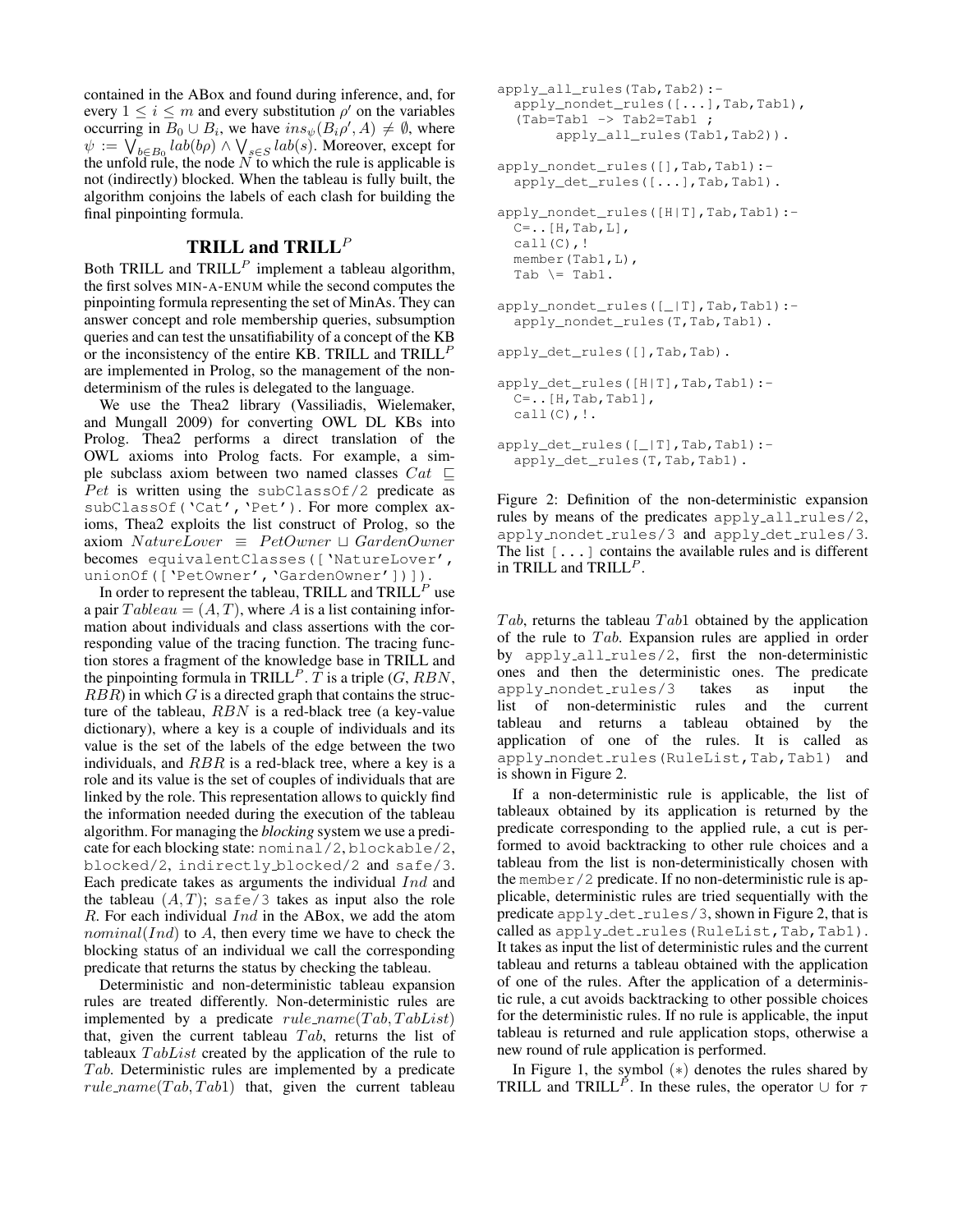means union between two sets in TRILL, while in TRILL<sup>P</sup> it joins two Boolean formulas with the OR Boolean operator. Moreover, when a concept is already present in a node label, TRILL checks whether to update the tracing function by verifying that the corresponding set of axioms is not a subset of  $τ$ , while TRILL<sup>P</sup> performs a  $ψ$ -insertability test.

In case the assertion  $a$  to be inserted is already associated with the corresponding individual,  $TRILL<sup>P</sup>$  tests its  $ψ$ −insertability by means of a satisfiability solver. In particular, it conjoins the negation of  $lab(a)$  with the Boolean formula associated to the individual in the tableau, and tests the satisfiability of such formula. If the test returns true, the two Boolean formulas are combined with the OR Boolean operator.

### Computing the Probability

The aim of our work is to implement algorithms which can compute the probability of queries to KBs following DISPONTE (Riguzzi et al. 2012). DISPONTE applies the distribution semantics (Sato 1995) of probabilistic logic programming to DLs. A program following this semantics defines a probability distribution over normal logic programs called *worlds*. Then the distribution is extended to a joint distribution over worlds and queries from which the probability of a query is obtained by marginalization.

In DISPONTE, a *probabilistic knowledge base* K contains a set of *probabilistic axioms* which take the form

$$
p :: E \tag{1}
$$

where p is a real number in  $[0, 1]$  and E is a DL axiom. The probability p can be interpreted as an *epistemic probability*, i.e., as the degree of our belief in the truth of axiom E. For example, a probabilistic concept membership axiom  $p :: a : C$  means that we have degree of belief p in  $C(a)$ . A probabilistic concept inclusion axiom of the form  $p :: C \sqsubset D$  represents the fact that we believe in the truth of  $C \sqsubset D$  with probability p.

The idea of DISPONTE is to associate independent Boolean random variables to the axioms. To obtain a *world*  $w$  we decide whether to include each axiom or not in  $w$ . A world therefore is a non probabilistic KB that can be assigned a semantics in the usual way. A query is entailed by a world if it is true in every model of the world.

Formally, an *atomic choice* is a pair  $(E_i, k)$  where  $E_i$ is the *i*th probabilistic axiom and  $k \in \{0, 1\}$  indicates whether  $E_i$  is chosen to be included in a world  $(k = 1)$ or not  $(k = 0)$ . If a set of atomic choices  $\kappa$  is consistent, i.e.,  $(E_i, k) \in \kappa$ ,  $(E_i, m) \in \kappa$  implies  $k = m$  (only one decision is taken for each axiom), it is called a *composite choice*. The probability of a composite choice  $\kappa$  is  $P(\kappa) = \prod_{(E_i,1) \in \kappa} p_i \prod_{(E_i,0) \in \kappa} (1-p_i)$ , where  $p_i$  is the probability associated with axiom  $E_i$ . A *selection*  $\sigma$  is a composite choice which contains an atomic choice  $(E_i, k)$ for every axiom of the theory. A selection  $\sigma$  identifies a theory  $w_{\sigma}$  called a *world* in this way:  $w_{\sigma} = \{E_i | (E_i, 1) \in$  $\sigma$ }. The probability of a world *w*<sub>σ</sub> is  $P(w_{σ}) = P(σ) =$ <br> $\prod_{(E_i,1) \in σ} p_i \prod_{(E_i,0) \in σ} (1-p_i)$ .  $P(w_{σ})$  is a probability distribution over worlds, i.e.,  $\sum_{w \in \mathcal{W}_{\mathcal{K}}} P(w) = 1$ , where  $\mathcal{W}_{\mathcal{K}}$ is the set of all worlds.

We can now assign probabilities to queries. Given a world w, the probability of a query Q is defined as  $P(Q|w) = 1$  if  $w \models Q$  and 0 otherwise. The probability of a query can be defined by marginalizing the joint probability of the query and the worlds.

$$
P(Q) = \sum_{w \in \mathcal{W}_{\mathcal{K}}} P(Q, w) \tag{2}
$$

$$
= \sum_{w \in \mathcal{W}_{\mathcal{K}}} P(Q|w)P(w) \tag{3}
$$

$$
= \sum_{w \in \mathcal{W}_{\mathcal{K}}: w \models Q} P(w) \tag{4}
$$

The following example illustrates inference under DISPONTE semantics.

Example 3 *Consider the following KB, a probabilistic version of that proposed in Example 1.*

(1) 0.5 :: 
$$
\exists
$$
 has Animal.Pet  $\sqsubseteq$  NatureLower  
\nfully : Cat  
\ntom : Cat  
\n(2) 0.6 :: Cat  $\sqsubseteq$  Pet  
\n(kevin, flyffy) : hasAnimal  
\n(kevin, tom) : hasAnimal

*It indicates that the individuals that own an animal which is a pet are nature lovers with a 50% probability and cats are pets with a 60% probability. The KB has four possible worlds:*

 $\{(1), (2)\}, \{(1)\}, \{(2)\}, \{\}$ 

*and the query axiom*  $Q = \text{kevin}: \text{NatureLower}$  *is true in the first of them, while in the remaining ones it is false. The probability of the query is*  $P(Q) = 0.5 \cdot 0.6 = 0.3$ .

When a probabilistic KB is given as input, all the axioms are translated by means of the Thea2 library. Then, for each probabilistic axiom of the form  $Prob :: Axiom$ , a fact p(Axiom,Prob) is asserted in the Prolog KB.

To compute the probability of queries to KBs following the DISPONTE semantics, we can first perform MIN-A-ENUM. Then the explanations must be made mutually exclusive, so that the probabilities of individual explanations are computed and summed. This can be done by exploiting a splitting algorithm as shown in (Poole 2000). Alternatively, we can assign independent Boolean random variables to the axioms contained in the explanations and define the DNF Boolean formula  $f_K$  which models the set of explanations  $K.$  Thus  $f_K(\mathbf{X}) = \bigvee_{\kappa \in K} \bigwedge_{(E_i,1)} X_i \bigwedge_{(E_i,0)} \overline{X_i}$ where  $\mathbf{X} = \{X_i | (E_i, k) \in \kappa, \kappa \in K\}$  is the set of Boolean random variables.

 $TRILL<sup>P</sup>$ , instead, computes directly a pinpointing formula which is a monotone Boolean formula that represents the set of all MinAs.

Irrespective of which representation of the explanations we choose, a DNF or a general pinpointing formula, we can apply knowledge compilation and transform it into a Binary Decision Diagram (BDD), from which we can compute the probability of the query with a dynamic programming algorithm that is linear in the size of the BDD.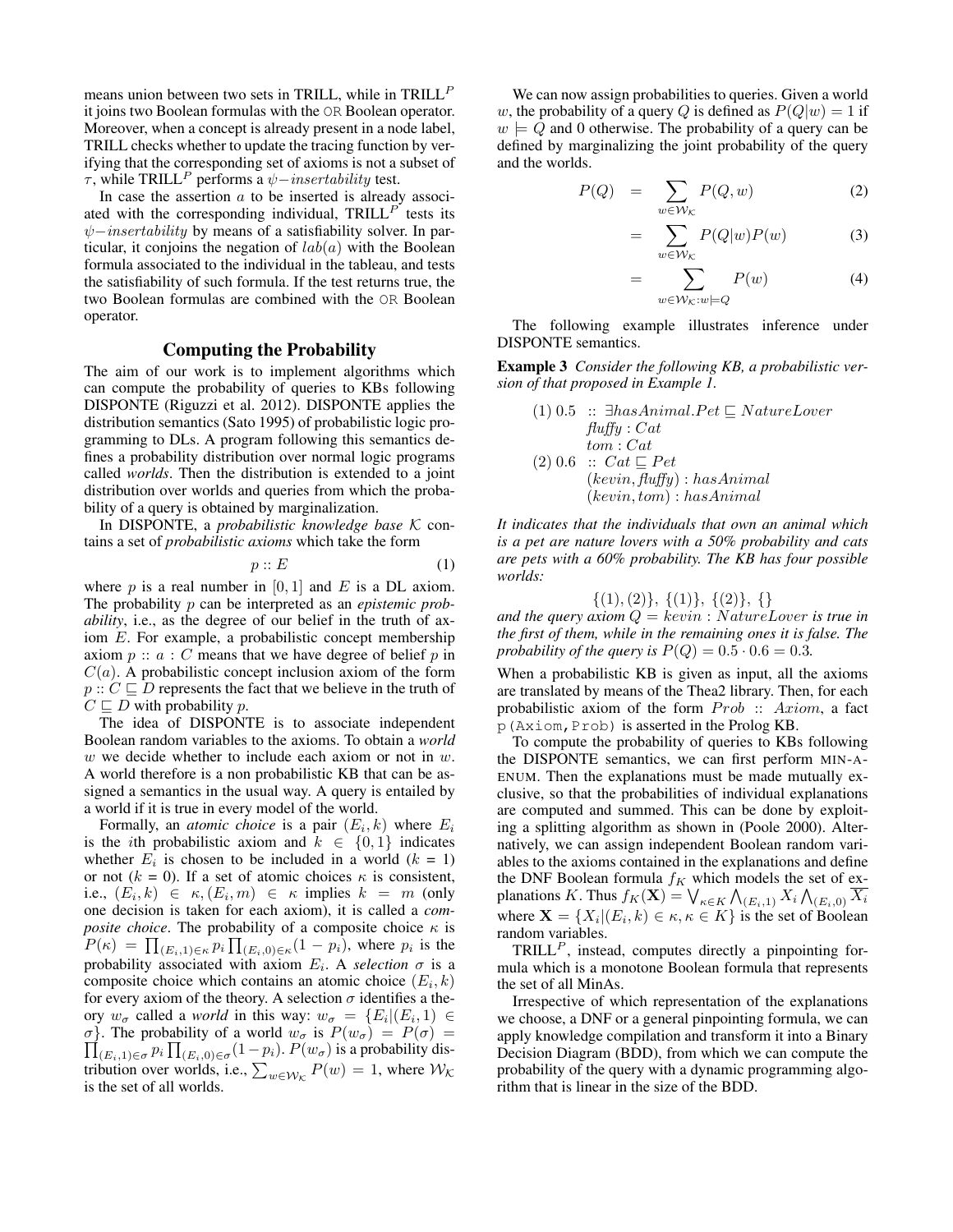

Figure 3: BDD representing the function  $f(\mathbf{X}) = (X_1 \wedge$  $(X_3) \vee (X_2 \wedge X_3).$ 

A BDD for a function of Boolean variables is a rooted graph that has one level for each Boolean variable. A node  $n$ in a BDD has two children: one corresponding to the 1 value of the variable associated with the level of  $n$ , indicated with  $child_1(n)$ , and one corresponding to the 0 value of the variable, indicated with  $child_0(n)$ . When drawing BDDs, the 0--branch - the one going to  $child_0(n)$  - is distinguished from the 1-branch by drawing it with a dashed line. The leaves store either 0 or 1. Figure 3 shows a BDD for the function  $f(\mathbf{X}) = (X_1 \wedge X_3) \vee (X_2 \wedge X_3)$ , where the variables  $X = \{X_1, X_2, X_3\}$  are independent Boolean random variables.

A BDD performs a Shannon expansion of the Boolean formula  $f(\mathbf{X})$ , so that, if X is the variable associated with the root level of a BDD, the formula  $f(\mathbf{X})$  can be represented as  $f(\mathbf{X}) = X \wedge f^X(\mathbf{X}) \vee \overline{X} \wedge f^X(\mathbf{X})$  where  $f^X(\mathbf{X})$  ( $f^X(\mathbf{X})$ ) is the formula obtained by  $f(\mathbf{X})$  by setting  $\overline{X}$  to 1 (0). Now the two disjuncts are pairwise exclusive and the probability of  $f(\mathbf{X})$  being true can be computed as  $P(f(\mathbf{X})) = P(X)P(f^X(\mathbf{X})) + (1 - P(X))P(f^X(\mathbf{X}))$  by knowing the probabilities of the Boolean variables of being true.

### TRILL-on-SWISH

In order to popularize DISPONTE, we developed a Web application called "TRILL-on-SWISH" and available at http://trill.lamping.unife.it. We exploited SWISH (Lager and Wielemaker 2014), a recently proposed Web framework for logic programming that is based on various features and packages of SWI-Prolog. SWISH allows the user to write Prolog programs and ask queries in the browser without installing SWI-Prolog on his machine. We modified it in order to manage OWL KBs. SWISH also allows users to collaborate on code development. TRILL-on-SWISH allows users to write a KB in the RDF/XML format directly in the web page or load it from a URL, and specify queries that are answered by TRILL running on the server. Once the computation ends, the results are sent to the client browser and visualized in the Web page.

## **Experiments**

In order to evaluate TRILL and  $TRILL<sup>P</sup>$  performances, we compared them with BUNDLE, a reasoner for DISPONTE based on Pellet. We used four different knowledge bases of

various complexity to which we added 50 probabilistic axioms:

- $\bullet$  BRCA<sup>1</sup>, which models the risk factor of breast cancer;
- an extract of the DBPedia<sup>2</sup> ontology obtained from Wikipedia;
- Biopax level  $3<sup>3</sup>$ , which models metabolic pathways;
- Vicodi<sup>4</sup>, which contains information on European history.

For the tests, we used a version of the DBPedia and Biopax KBs without the ABox and a version of BRCA and of Vicodi with an ABox containing 1 individual and 19 individuals respectively. We added 50 probabilistic axioms to each KB. In this experimentation, the probabilistic parameter values were learned using EDGE (Riguzzi et al. 2013b), a system that computes the probability value associated with axioms starting from a set of positive and negative examples in the form of class assertion axioms that we regard as true (false), and for which we would like to get an high (low) probability respectively.

For each dataset, we randomly created 100 different queries. In particular, for the DBPedia and Biopax datasets, we created 100 subclass-of queries, while for the other KBs we created 80 subclass-of and 20 instance-of queries. For generating the subclass-of queries, we randomly selected two classes that are connected in the hierarchy of classes, so that each query had at least one explanation. For the instance-of queries, we randomly selected an individual  $a$ and a class to which  $a$  belongs by following the hierarchy of the classes, starting from the classes to which  $a$  explicitly belongs in the KB.

Table 1 shows, for each ontology, the average number of different MinAs computed and the average time in seconds that TRILL,  $TRILL<sup>P</sup>$  and BUNDLE took for computing the probability of the queries. In particular, the BRCA and the version of DBPedia that we used contain a large number of subclass axioms between complex concepts. These preliminary tests show that both TRILL and TRILL<sup>P</sup> performances can sometimes be better than BUNDLE, even if they lack all the optimizations that BUNDLE inherits from Pellet. This represents evidence that a Prolog implementation of a Semantic Web tableau reasoner is feasible and that may lead to practical systems. Moreover,  $TRILL<sup>P</sup>$  provides an improvement of the execution time with respect to TRILL when more MinAs are present.

### Related Work

Usually, DL reasoners implement a tableau algorithm using a procedural language. Since some tableau expansion rules are non-deterministic, the developers have to implement a search strategy from scratch. Moreover, in order to solve MIN-A-ENUM, all different ways of entailing an axiom must be found. For example, Pellet (Sirin et al. 2007) is a tableau

<sup>1</sup>http://www2.cs.man.ac.uk/˜klinovp/pronto/ brc/cancer\_cc.owl

<sup>2</sup>http://dbpedia.org/

<sup>3</sup>http://www.biopax.org/

<sup>4</sup>http://www.vicodi.org/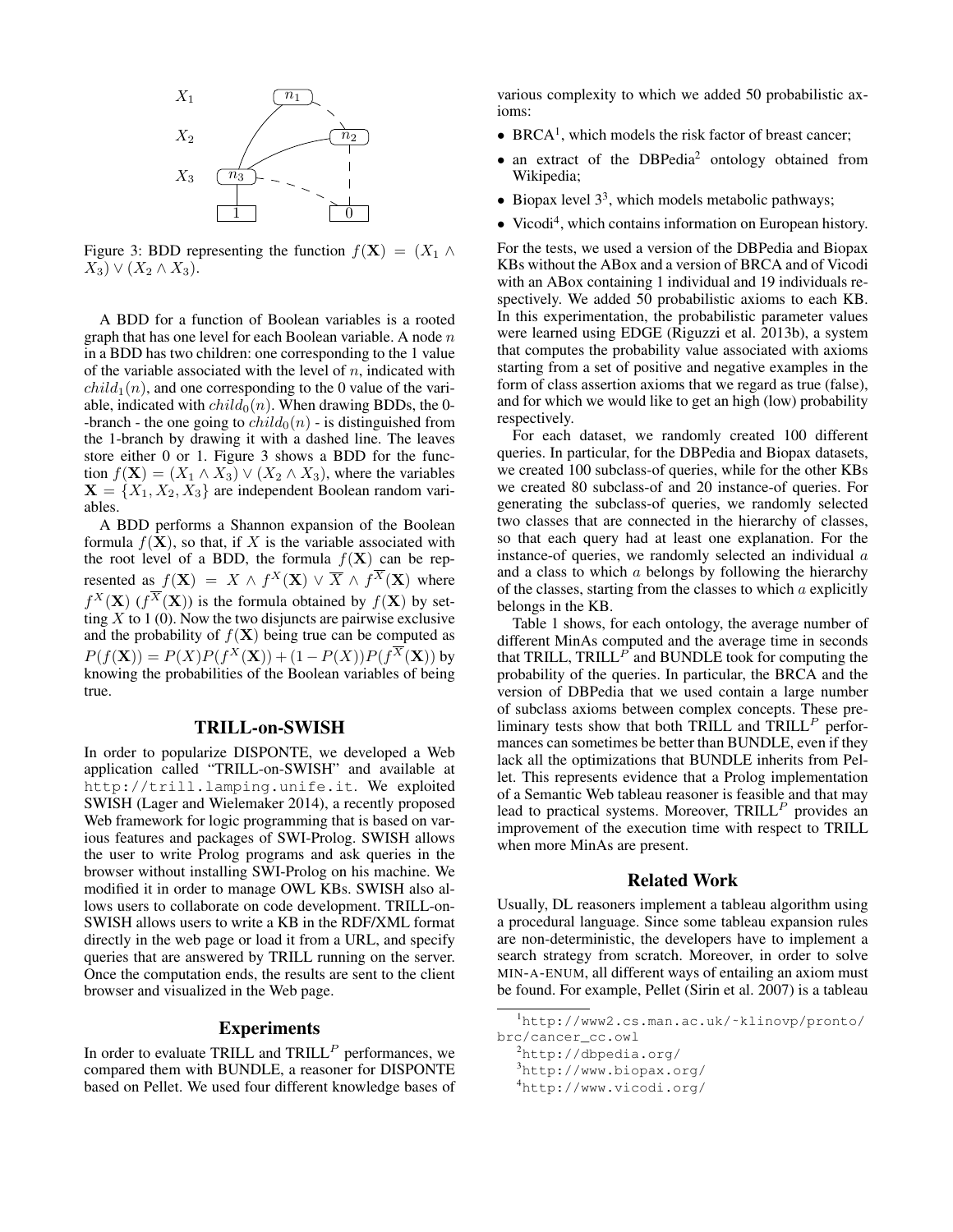Table 1: Average number of MinAs and average time (in seconds) for computing the probability of queries with the reasoners TRILL,  $TRILL$ <sup>P</sup> and BUNDLE.

| <b>DATASET</b> |       |       | AVG. N. MINAS   TRILL TIME (S)   TRILL <sup>P</sup> TIME (S)   BUNDLE TIME (S) |      |
|----------------|-------|-------|--------------------------------------------------------------------------------|------|
| <b>BRCA</b>    | 6.49  | 27.87 | 4.74                                                                           | 6.96 |
| <b>DBPedia</b> | 16.32 | 51.56 | 4.67                                                                           | 3.79 |
| Biopax level 3 | 3.92  | 0.12  | 0.12                                                                           | 1.85 |
| Vicodi         | 0.02  | 0.19  | 0.19                                                                           | 1.12 |

reasoner for OWL written in Java and able to solve MIN-A-ENUM. It computes ALL-MINAS( $Q, K$ ) by finding a single MinA using the tableau algorithm and then applying the hitting set algorithm to find all the other MinAs. Recently, BUNDLE (Riguzzi et al. 2013a) was proposed for reasoning over DISPONTE KBs. BUNDLE exploits Pellet for solving MIN-A-ENUM and computes the probability of queries.

Reasoners written in Prolog can exploit its backtracking facilities for performing the search. This has been observed in various works. Beckert and Posegga (1995) proposed a tableau reasoner in Prolog for FOL based on free-variable semantic tableaux. However, the reasoner is not tailored to DLs. Meissner (2004) presented the implementation of a Prolog reasoner for the DL  $ALCN$ . This work was the basis of (Herchenröder 2006), that considered  $ALC$  and improved (Meissner 2004) by implementing heuristic search techniques to reduce the running time. Faizi (2011) added to (Herchenröder 2006) the possibility of returning explanations for queries but still handled only ALC.

Hustadt, Motik, and Sattler (2008) presented the KAON2 algorithm that exploits basic superposition, a refutational theorem proving method for FOL with equality, and a new inference rule, called decomposition, to reduce a  $\mathcal{SHIQ}$  KB to a disjunctive datalog program.

DLog (Lukácsy and Szeredi 2009) is an ABox reasoning algorithm for the  $SHIQ$  language that permits storing the content of the ABox externally in a database and answers instance check and instance retrieval queries by transforming the KB into a Prolog program. TRILL differs from these works for the considered DL and from DLog for the capability of answering general queries.

A different approach is shown in (Ricca et al. 2009), who introduced a system for reasoning on a logic-based ontology representation language, called OntoDLP, which is an extension of (disjunctive) ASP and can interoperate with OWL. This system, called OntoDLV, rewrites the OWL KB into the OntoDLP language, can retrieve information directly from external OWL ontologies and answers queries by using ASP. OntoDLV cannot find the set of explanations thus it is not applicable to DISPONTE KBs. All the presented systems are not able to compute the probability of queries.

Bruynooghe et al. (2010) presented FOProbLog, an extension of ProbLog where a program contains a set of *probabilistic facts*, i.e. facts annotated with probabilities, and a set of general clauses which can have positive and negative probabilistic facts in their body. Each fact is assumed to be probabilistically independent. FOProbLog follows the distribution semantics and exploits BDDs to compute the probability of queries. FOProblog is a reasoner for FOL that is not tailored to DLs, so the algorithm could be suboptimal for them.

Calì et al. (2009) combine DLs and logic programs in order to integrate ontologies and rules. They use a tightly coupled approach to (probabilistic) disjunctive description logic programs. They define a description logic program as a pair  $(L, P)$ , where L is a DL KB and P is a disjunctive logic program which contains rules on concepts and roles of L. P may contain probabilistic alternatives in the style of ICL (Poole 1997). Interpretations assign a probability to ground atoms, in the style of Nilsson probabilistic logic (Nilsson 1986). Queries can be answered by finding all answer sets. Differently from (Calì et al. 2009), in DISPONTE interpretations are not probabilistic and they are assigned a probability, instead of being a mapping from atoms to probabilities.

In (Gavanelli et al. 2015a) and (Gavanelli et al. 2015b), we addressed representation and reasoning for Datalog $\pm$ ontologies in an Abductive Logic Programming framework, with existential and universal variables, and Constraint Logic Programming constraints in rule heads. The underlying abductive proof procedure can be directly exploited as an ontological reasoner for query answering and consistency check.

## **Conclusions**

In this paper we have presented the algorithm TRILL for reasoning on  $\mathcal{SHOLN}$  KBs and the algorithm TRILL<sup>P</sup> for reasoning on ALC KBs. The experiments performed show that Prolog is a viable language for implementing DL reasoning algorithms and that their performances are comparable with those of a state-of-art reasoner such as BUNDLE.

In the future we plan to apply various optimizations to our systems in order to better manage the expansion of the tableau. In particular, we plan to carefully choose the rule and node application order. We are also studying an extension of our systems for managing KBs integrating rules and DL axioms. Moreover, we plan to exploit TRILL for implementing algorithms for learning the parameters of probabilistic DISPONTE KBs, along the lines of (Bellodi and Riguzzi 2012; 2013; Riguzzi et al. 2014).

#### References

Baader, F., and Peñaloza, R. 2010a. Automata-based axiom pinpointing. *J. Autom. Reasoning* 45(2):91–129.

Baader, F., and Peñaloza, R. 2010b. Axiom pinpointing in general tableaux. *J. Log. Comput.* 20(1):5–34.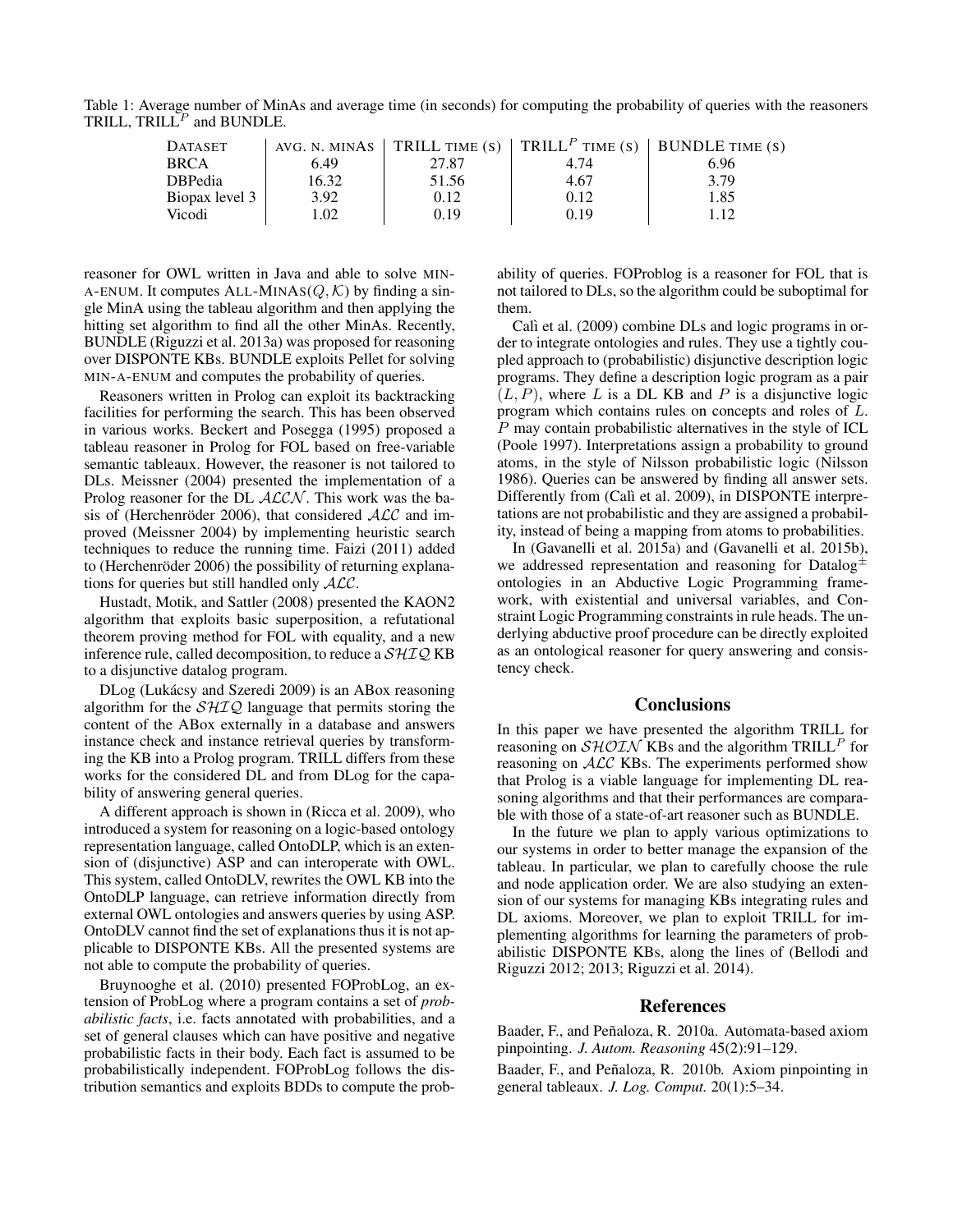Baader, F.; Calvanese, D.; McGuinness, D. L.; Nardi, D.; and Patel-Schneider, P. F., eds. 2003. *The Description Logic Handbook: Theory, Implementation, and Applications*. Cambridge University Press.

Baader, F.; Horrocks, I.; and Sattler, U. 2008. Description logics. In *Handbook of knowledge representation*. Elsevier. chapter 3, 135–179.

Beckert, B., and Posegga, J. 1995. leantap: Lean tableaubased deduction. *J. Autom. Reasoning* 15(3):339–358.

Bellodi, E., and Riguzzi, F. 2012. Learning the structure of probabilistic logic programs. In Muggleton, S. H.; Tamaddoni-Nezhad, A.; and Lisi, F. A., eds., *ILP 2011*, volume 7207 of *LNCS*, 61–75. Springer.

Bellodi, E., and Riguzzi, F. 2013. Expectation Maximization over binary decision diagrams for probabilistic logic programs. *Intel. Data Anal.* 17(2):343–363.

Bruynooghe, M.; Mantadelis, T.; Kimmig, A.; Gutmann, B.; Vennekens, J.; Janssens, G.; and Raedt, L. D. 2010. Problog technology for inference in a probabilistic first order logic. In *ECAI 2010 - 19th European Conference on Artificial Intelligence, Lisbon, Portugal, August 16-20, 2010, Proceedings*, volume 215 of *Frontiers in Artificial Intelligence and Applications*, 719–724. IOS Press.

Calì, A.; Lukasiewicz, T.; Predoiu, L.; and Stuckenschmidt, H. 2009. Tightly coupled probabilistic description logic programs for the semantic web. In *Journal on Data Semantics XII*. Springer. 95–130.

Faizi, I. 2011. A Description Logic Prover in Prolog, Bachelor's thesis, Informatics Mathematical Modelling, Technical University of Denmark.

Gavanelli, M.; Lamma, E.; Riguzzi, F.; Bellodi, E.; Zese, R.; and Cota, G. 2015a. Abductive logic programming for datalog<sup>±</sup> ontologies. In *Proceedings of the 30th Italian Conference on Computational Logic (CILC2015). Accepted for publication*, CEUR Workshop Proceedings. Sun SITE Central Europe.

Gavanelli, M.; Lamma, E.; Riguzzi, F.; Bellodi, E.; Zese, R.; and Cota, G. 2015b. Abductive logic programming for Datalog± ontologies and deductive rule integration. In *Technical Communications of the 31st International Conference on Logic Programming (ICLP15). Accepted for publication*.

Halaschek-Wiener, C.; Kalyanpur, A.; and Parsia, B. 2006. Extending tableau tracing for ABox updates. Technical report, University of Maryland.

Herchenröder, T. 2006. Lightweight semantic web oriented reasoning in Prolog: Tableaux inference for description logics. Master's thesis, School of Informatics, University of Edinburgh.

Hitzler, P.; Krötzsch, M.; and Rudolph, S. 2009. Founda*tions of Semantic Web Technologies*. CRCPress.

Hustadt, U.; Motik, B.; and Sattler, U. 2008. Deciding expressive description logics in the framework of resolution. *Inf. Comput.* 206(5):579–601.

Kalyanpur, A.; Parsia, B.; Horridge, M.; and Sirin, E. 2007. Finding all justifications of OWL DL entailments. In Aberer,

K., and et al., eds., *ISWC/ASWC 2007*, volume 4825 of *LNCS*, 267–280. Springer.

Kalyanpur, A. 2006. *Debugging and Repair of OWL Ontologies*. Ph.D. Dissertation, The Graduate School of the University of Maryland.

Lager, T., and Wielemaker, J. 2014. Pengines: Web logic programming made easy. *TPLP* 14(4-5):539–552.

Lukacsy, G., and Szeredi, P. 2009. Efficient description logic ´ reasoning in prolog: The dlog system. *TPLP* 9(3):343–414.

Meissner, A. 2004. An automated deduction system for description logic with alcn language. *Studia z Automatyki i Informatyki* 28-29:91–110.

Nilsson, N. J. 1986. Probabilistic logic. *Artif. Intell.* 28(1):71–87.

Patel-Schneider, P, F.; Horrocks, I.; and Bechhofer, S. 2003. Tutorial on OWL.

Poole, D. 1997. The Independent Choice Logic for modelling multiple agents under uncertainty. *Artif. Intell.* 94(1- 2):7–56.

Poole, D. 2000. Abducing through negation as failure: stable models within the independent choice logic. *J. Log. Program.* 44(1-3):5–35.

Reiter, R. 1987. A theory of diagnosis from first principles. *Artif. Intell.* 32(1):57–95.

Ricca, F.; Gallucci, L.; Schindlauer, R.; Dell'Armi, T.; Grasso, G.; and Leone, N. 2009. OntoDLV: An ASPbased system for enterprise ontologies. *J. Log. Comput.* 19(4):643–670.

Riguzzi, F.; Bellodi, E.; Lamma, E.; and Zese, R. 2012. Epistemic and statistical probabilistic ontologies. In Bobillo, F., and et al., eds., *URSW 2012*, volume 900 of *CEUR Workshop Proceedings*, 3–14. Sun SITE Central Europe.

Riguzzi, F.; Bellodi, E.; Lamma, E.; and Zese, R. 2013a. BUNDLE: A reasoner for probabilistic ontologies. In *RR 2013*, volume 7994 of *LNCS*, 183–197. Springer.

Riguzzi, F.; Bellodi, E.; Lamma, E.; and Zese, R. 2013b. Parameter learning for probabilistic ontologies. Faber, W., and Lembo, D., eds., *RR 2013*, volume 7994 of *LNCS*, 265–270. Springer. http://www. ing.unife.it/docenti/FabrizioRiguzzi/ Papers/RigBelLam-RR13a.pdf.

Riguzzi, F.; Bellodi, E.; Lamma, E.; Zese, R.; and Cota, G. 2014. Learning probabilistic description logics. In *URSW III*, volume 8816 of *LNCS*, 63–78. Springer.

Sato, T. 1995. A statistical learning method for logic programs with distribution semantics. In *ICLP 1995*, 715–729. MIT Press.

Schlobach, S., and Cornet, R. 2003. Non-standard reasoning services for the debugging of description logic terminologies. In Gottlob, G., and Walsh, T., eds., *IJCAI 2003*, 355–362. Morgan Kaufmann.

Sirin, E.; Parsia, B.; Cuenca-Grau, B.; Kalyanpur, A.; and Katz, Y. 2007. Pellet: A practical OWL-DL reasoner. *J. Web Sem.* 5(2):51–53.